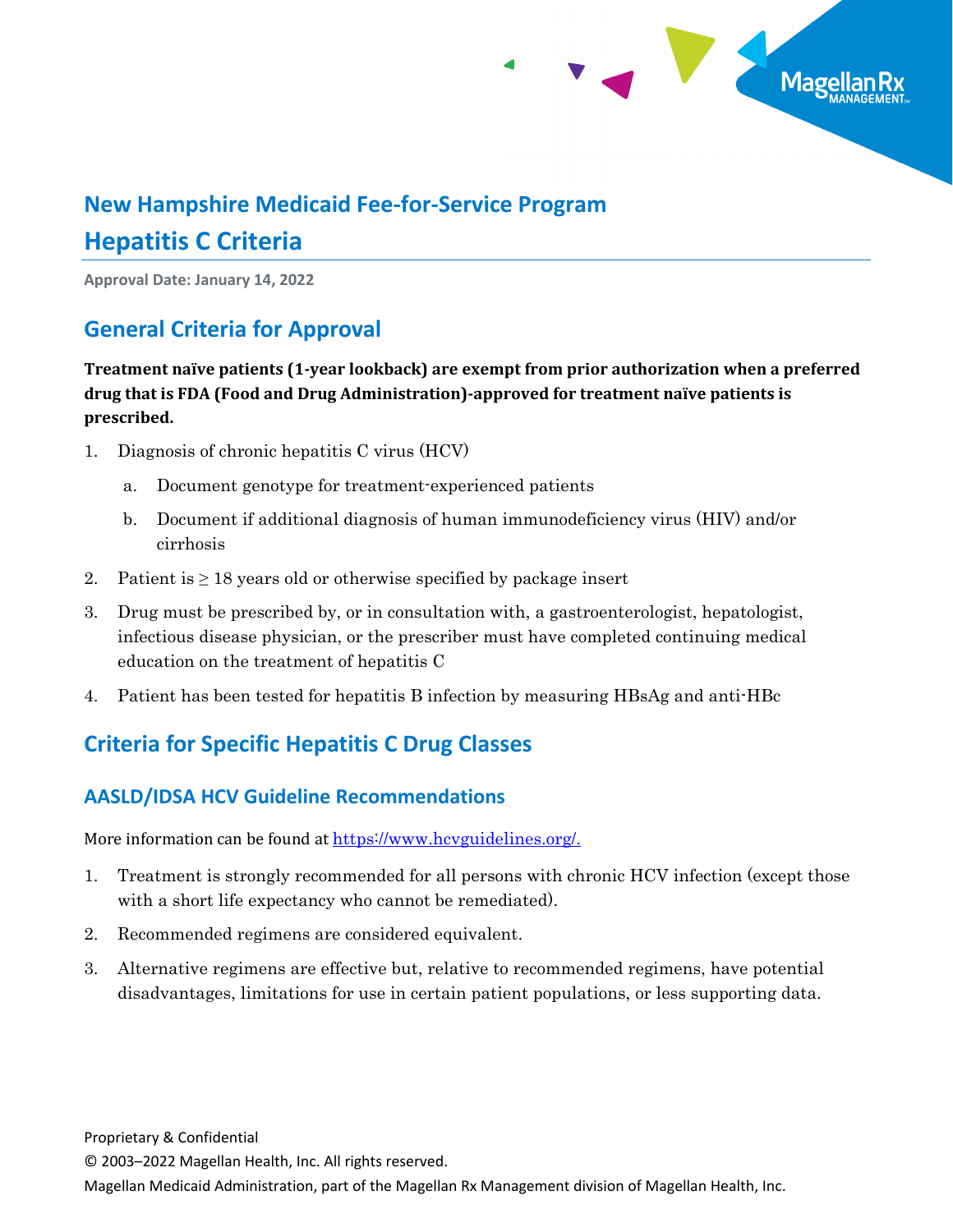### **Recommended Treatments and Alternative Treatments by Genotype**

| Genotype 1a - Recommended Treatments     |                                  |                                                                                                                            |                                                      |                   |                    |  |  |  |  |
|------------------------------------------|----------------------------------|----------------------------------------------------------------------------------------------------------------------------|------------------------------------------------------|-------------------|--------------------|--|--|--|--|
| <b>Treatment</b><br><b>Experience</b>    | <b>Cirrhosis</b><br>status       | <b>Treatment</b>                                                                                                           | <b>Max Duration of</b><br><b>Approval</b><br>(weeks) | <b>PDL status</b> | Rating             |  |  |  |  |
|                                          |                                  | elbasvir/grazoprevir (without baseline NS5A RASs for<br>elbasvir) (Zepatier®)                                              | 12                                                   | <b>NP</b>         | Class I, Level A   |  |  |  |  |
|                                          |                                  | glecaprevir/pibrentasvir (Mavyret®)                                                                                        | 8                                                    | P                 | Class I, Level A   |  |  |  |  |
|                                          | without                          | ledipasvir/sofosbuvir (Harvoni®)                                                                                           | 12                                                   | P (generic)       | Class I, Level A   |  |  |  |  |
|                                          | cirrhosis                        | ledipasvir/sofosbuvir (Harvoni®) For patients who are<br>HIV-uninfected and whose HCV RNA level is $<$ 6 million<br>IU/mL. | 8                                                    | P (generic)       | Class I, Level B   |  |  |  |  |
| Treatment-<br><b>Naïve</b>               |                                  | sofosbuvir/velpatasvir (Epclusa®)                                                                                          | 12                                                   | P (generic)       | Class I, Level A   |  |  |  |  |
|                                          |                                  | glecaprevir/pibrentasvir (Mavyret <sup>®</sup> )                                                                           | 8                                                    | P                 | Class I, Level A B |  |  |  |  |
|                                          | with<br>compensated<br>cirrhosis | sofosbuvir/velpatasvir (Epclusa®)                                                                                          | 12                                                   | P (generic)       | Class I, Level A   |  |  |  |  |
|                                          |                                  | ledipasvir/sofosbuvir (Harvoni®)                                                                                           | 12                                                   | P (generic)       | Class I, Level A   |  |  |  |  |
|                                          |                                  | elbasvir/grazoprevir (without baseline NS5A RASs for<br>elbasvir) (Zepatier®)                                              | 12                                                   | <b>NP</b>         | Class I, Level A   |  |  |  |  |
|                                          |                                  | elbasvir/grazoprevir (without baseline NS5A RASs for<br>elbasvir) (Zepatier®)                                              | 12                                                   | <b>NP</b>         | Class I, Level A   |  |  |  |  |
|                                          | without                          | glecaprevir/pibrentasvir (Mavyret <sup>®</sup> )                                                                           | 8                                                    | P                 | Class I, Level A   |  |  |  |  |
| Treatment-<br><b>Experienced</b>         | <b>cirrhosis</b>                 | ledipasvir/sofosbuvir (Harvoni®)                                                                                           | 12                                                   | P (generic)       | Class I, Level A   |  |  |  |  |
| (previous failure<br>of PEG-IFN<br>/RBV) |                                  | sofosbuvir/velpatasvir (Epclusa®)                                                                                          | 12                                                   | P (generic)       | Class I, Level A   |  |  |  |  |
|                                          | with                             | elbasvir/grazoprevir (without baseline NS5A RASs for<br>elbasvir) (Zepatier®)                                              | 12                                                   | <b>NP</b>         | Class I, Level A   |  |  |  |  |
|                                          | compensated<br>cirrhosis         | sofosbuvir/velpatasvir (Epclusa®)                                                                                          | 12                                                   | P (generic)       | Class I, Level A   |  |  |  |  |
|                                          |                                  | glecaprevir/pibrentasvir (Mavyret <sup>®</sup> )                                                                           | 12                                                   | P                 | Class I, Level B   |  |  |  |  |

| Genotype 1a – Alternative Treatments                                |                                  |                                                       |                                               |                   |                  |  |  |  |  |  |  |
|---------------------------------------------------------------------|----------------------------------|-------------------------------------------------------|-----------------------------------------------|-------------------|------------------|--|--|--|--|--|--|
| <b>Treatment</b><br><b>Experience</b>                               | <b>Cirrhosis</b><br>status       | <b>Treatment</b>                                      | <b>Max Duration of</b><br>Approval<br>(weeks) | <b>PDL status</b> | Rating           |  |  |  |  |  |  |
| Treatment-<br><b>Experienced</b><br>(previous failure<br>of PEG-IFN | with<br>compensated<br>cirrhosis |                                                       |                                               |                   |                  |  |  |  |  |  |  |
| /RBV)                                                               |                                  | ledipasvir/sofosbuvir (Harvoni®) and weight-based RBV | 12                                            | P (generic)       | Class I, Level A |  |  |  |  |  |  |

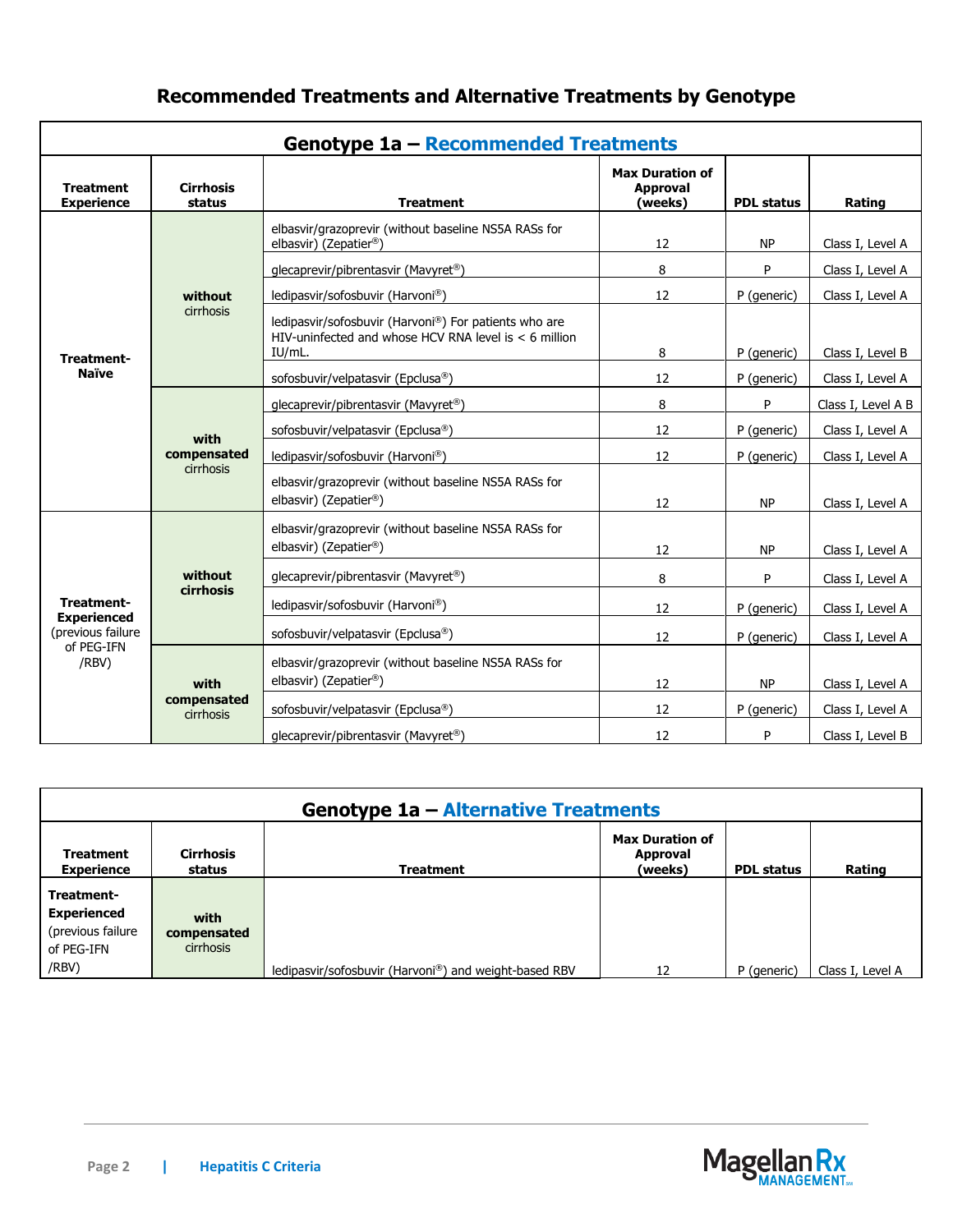| Genotype 1b - Recommended Treatments    |                                  |                                                                                                                            |                                                      |                   |                  |  |  |  |  |
|-----------------------------------------|----------------------------------|----------------------------------------------------------------------------------------------------------------------------|------------------------------------------------------|-------------------|------------------|--|--|--|--|
| <b>Treatment</b><br><b>Experience</b>   | <b>Cirrhosis</b><br>status       | <b>Treatment</b>                                                                                                           | <b>Max Duration of</b><br><b>Approval</b><br>(weeks) | <b>PDL status</b> | Rating           |  |  |  |  |
|                                         |                                  | elbasvir/grazoprevir (Zepatier®)                                                                                           | 12                                                   | <b>NP</b>         | Class I, Level A |  |  |  |  |
|                                         |                                  | glecaprevir/pibrentasvir (Mavyret <sup>®</sup> )                                                                           | 8                                                    | P                 | Class I, Level A |  |  |  |  |
|                                         | without                          | ledipasvir/sofosbuvir (Harvoni®)                                                                                           | 12                                                   | P (generic)       | Class I, Level A |  |  |  |  |
| Treatment-<br><b>Naïve</b>              | cirrhosis                        | ledipasvir/sofosbuvir (Harvoni®) For patients who are<br>HIV-uninfected and whose HCV RNA level is $<$ 6 million<br>IU/mL. | 8                                                    | P (generic)       | Class I, Level B |  |  |  |  |
|                                         |                                  | sofosbuvir/velpatasvir (Epclusa®)                                                                                          | 12                                                   | P (generic)       | Class I, Level A |  |  |  |  |
|                                         | with<br>compensated<br>cirrhosis | elbasvir/grazoprevir (Zepatier <sup>®</sup> )                                                                              | 12                                                   | <b>NP</b>         | Class I, Level A |  |  |  |  |
|                                         |                                  | glecaprevir/pibrentasvir (Mavyret®)                                                                                        | 8                                                    | P                 | Class I, Level B |  |  |  |  |
|                                         |                                  | ledipasvir/sofosbuvir (Harvoni®)                                                                                           | 12                                                   | P (generic)       | Class I, Level A |  |  |  |  |
|                                         |                                  | sofosbuvir/velpatasvir (Epclusa®)                                                                                          | 12                                                   | P (generic)       | Class I, Level A |  |  |  |  |
|                                         |                                  | elbasvir/grazoprevir (Zepatier <sup>®</sup> )                                                                              | 12                                                   | <b>NP</b>         | Class I, Level A |  |  |  |  |
|                                         | without                          | glecaprevir/pibrentasvir (Mavyret®)                                                                                        | 8                                                    | P                 | Class I, Level A |  |  |  |  |
| Treatment-                              | cirrhosis                        | ledipasvir/sofosbuvir (Harvoni®)                                                                                           | 12                                                   | P (generic)       | Class I, Level A |  |  |  |  |
| <b>Experienced</b><br>(previous failure |                                  | sofosbuvir/velpatasvir (Epclusa®)                                                                                          | 12                                                   | P (generic)       | Class I, Level A |  |  |  |  |
| of PEG-IFN<br>/RBV)                     |                                  | elbasvir/grazoprevir (Zepatier <sup>®</sup> )                                                                              | 12                                                   | <b>NP</b>         | Class I, Level A |  |  |  |  |
|                                         | with<br>compensated              | sofosbuvir/velpatasvir (Epclusa®)                                                                                          | 12                                                   | P (generic)       | Class I, Level A |  |  |  |  |
|                                         | cirrhosis                        | glecaprevir/pibrentasvir (Mavyret <sup>®</sup> )                                                                           | 12                                                   | P                 | Class I, Level B |  |  |  |  |

| <b>Genotype 1b - Alternative Treatments</b>                                  |                                         |                                                       |    |                   |                  |  |  |  |  |  |
|------------------------------------------------------------------------------|-----------------------------------------|-------------------------------------------------------|----|-------------------|------------------|--|--|--|--|--|
| <b>Treatment</b><br><b>Experience</b>                                        | <b>Cirrhosis status</b>                 | <b>Max Duration of</b><br><b>Treatment</b>            |    | <b>PDL status</b> | Rating           |  |  |  |  |  |
| Treatment-<br><b>Experienced</b><br>(previous failure<br>of PEG-IFN<br>/RBV) | with<br>compensated<br><b>cirrhosis</b> | ledipasvir/sofosbuvir (Harvoni®) and weight-based RBV | 12 | P (generic)       | Class I, Level A |  |  |  |  |  |

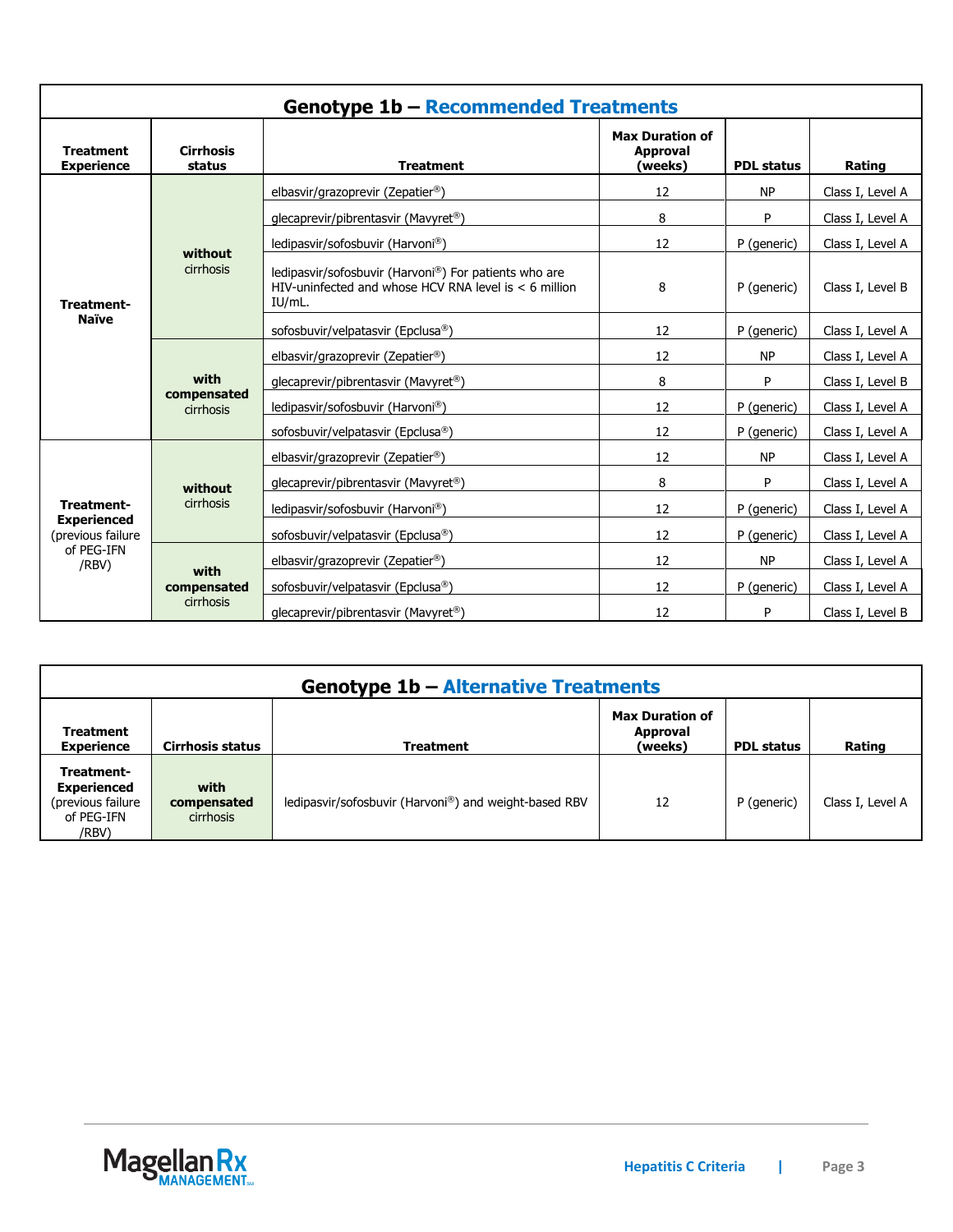| <b>Genotype 2 - Recommended Treatments</b>                                                                                                          |                                                          |                                                  |    |                      |                       |  |  |
|-----------------------------------------------------------------------------------------------------------------------------------------------------|----------------------------------------------------------|--------------------------------------------------|----|----------------------|-----------------------|--|--|
| <b>Treatment</b><br><b>Experience</b>                                                                                                               | <b>Cirrhosis status</b>                                  | <b>Treatment</b>                                 |    | <b>PDL</b><br>status | Rating                |  |  |
|                                                                                                                                                     |                                                          | qlecaprevir/pibrentasvir (Mavyret <sup>®</sup> ) | 8  | P                    | Class I, Level A      |  |  |
|                                                                                                                                                     | without<br>cirrhosis                                     | sofosbuvir/velpatasvir (Epclusa®)                | 12 | P<br>(generic)       | Class I, Level A      |  |  |
| <b>Treatment-Naïve</b>                                                                                                                              | with<br>compensated                                      | sofosbuvir/velpatasvir (Epclusa®)                | 12 | P<br>(generic)       | Class I, Level A      |  |  |
|                                                                                                                                                     | cirrhosis                                                | qlecaprevir/pibrentasvir (Mavyret <sup>®</sup> ) | 8  | P                    | Class I, Level B      |  |  |
|                                                                                                                                                     |                                                          | glecaprevir/pibrentasvir (Mavyret <sup>®</sup> ) | 8  | P                    | Class I, Level A      |  |  |
| Treatment-<br><b>Experienced</b>                                                                                                                    | without<br>cirrhosis                                     | sofosbuvir/velpatasvir (Epclusa®)                | 12 | P<br>(generic)       | Class I, Level A      |  |  |
| (previous failure of<br>PEG-IFN/RBV)                                                                                                                | with<br>compensated<br>cirrhosis                         | sofosbuvir/velpatasvir (Epclusa®)                | 12 | P<br>(generic)       | Class I, Level A      |  |  |
|                                                                                                                                                     |                                                          | glecaprevir/pibrentasvir (Mavyret <sup>®</sup> ) | 12 | P                    | Class I, Level B      |  |  |
| Treatment-                                                                                                                                          | without<br>cirrhosis or with<br>compensated<br>cirrhosis | sofosbuvir/velpatasvir (Epclusa®)                | 12 | P<br>(generic)       | Class I, Level B      |  |  |
| <b>Experienced</b><br>(previous failure of<br>sofosbuvir and RBV)                                                                                   |                                                          | qlecaprevir/pibrentasvir (Mavyret <sup>®</sup> ) | 12 | P                    | Class IIb, Level<br>В |  |  |
| Treatment-<br><b>Experienced</b><br>(previous failure of<br>sofosbuvir and NS5A<br>$inhibitor - excluding$<br>glecaprevir/pibrentasvir<br>failures) | without<br>cirrhosis or with<br>compensated<br>cirrhosis | sofosbuvir/velpatasvir/voxilaprevir (Vosevi®)    | 12 | P                    | Class I, Level B      |  |  |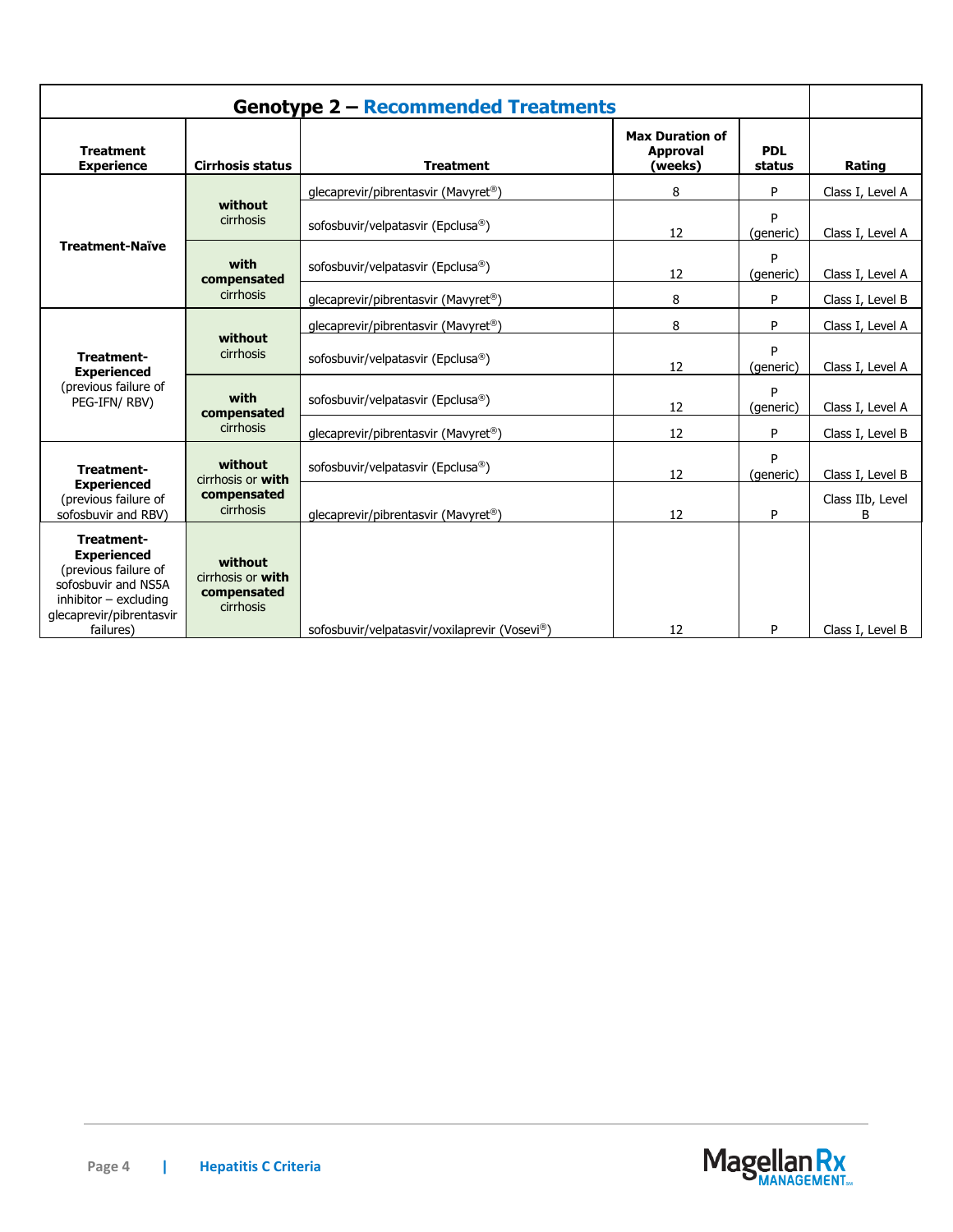| <b>Genotype 3 - Recommended Treatments</b>                                                                                              |                                                             |                                                                                                                                        |                                                      |                   |                    |  |  |  |  |
|-----------------------------------------------------------------------------------------------------------------------------------------|-------------------------------------------------------------|----------------------------------------------------------------------------------------------------------------------------------------|------------------------------------------------------|-------------------|--------------------|--|--|--|--|
| <b>Treatment</b><br><b>Experience</b>                                                                                                   | <b>Cirrhosis</b><br>status                                  | <b>Treatment</b>                                                                                                                       | <b>Max Duration of</b><br><b>Approval</b><br>(weeks) | <b>PDL status</b> | Rating             |  |  |  |  |
|                                                                                                                                         | without                                                     | glecaprevir/pibrentasvir (Mavyret®)                                                                                                    | 8                                                    | P                 | Class I, Level A   |  |  |  |  |
|                                                                                                                                         | cirrhosis                                                   | sofosbuvir/velpatasvir (Epclusa®)                                                                                                      | 12                                                   | P (generic)       | Class I, Level A   |  |  |  |  |
| <b>Treatment-Naïve</b>                                                                                                                  | with                                                        | glecaprevir/pibrentasvir (Mavyret®)                                                                                                    | 8                                                    | P                 | Class I, Level B   |  |  |  |  |
|                                                                                                                                         | compensated<br>cirrhosis                                    | sofosbuvir/velpatasvir (Epclusa®)                                                                                                      | 12                                                   | P (generic)       | Class I, Level A   |  |  |  |  |
| Treatment-                                                                                                                              | without<br>cirrhosis                                        | sofosbuvir/velpatasvir (Epclusa®) (for patients<br>without baseline Y93H RAS to velpatasvir)                                           | 12                                                   | P (generic)       | Class I, Level A   |  |  |  |  |
| <b>Experienced</b><br>(previous failure of                                                                                              | with                                                        | sofosbuvir/velpatasvir/voxilaprevir (Vosevi®)                                                                                          | 12                                                   | P                 | Class IIb, Level B |  |  |  |  |
| PEG-IFN/RBV)                                                                                                                            | compensated<br>cirrhosis                                    | glecaprevir/pibrentasvir (Mavyret <sup>®</sup> )                                                                                       | 16                                                   | P                 | Class IIa, Level B |  |  |  |  |
| Treatment-                                                                                                                              | without<br>cirrhosis or                                     | sofosbuvir/velpatasvir/voxilaprevir (Vosevi®)                                                                                          | 12                                                   | P                 | Class I, Level B   |  |  |  |  |
| <b>Experienced</b><br>(previous failure of<br>sofosbuvir and RBV)                                                                       | with<br>compensated<br>cirrhosis                            | glecaprevir/pibrentasvir (Mavyret <sup>®</sup> )                                                                                       | 16                                                   | P                 | Class IIb, Level B |  |  |  |  |
| Treatment-                                                                                                                              |                                                             | sofosbuvir/velpatasvir/voxilaprevir (Vosevi®)                                                                                          | 12                                                   | P                 | Class I, Level A   |  |  |  |  |
| <b>Experienced</b><br>(previous failure of<br>DAAs, including NS5A<br>$inhibitors - excluding$<br>glecaprevir/pibrentasvir<br>failures) | without<br>cirrhosis or<br>with<br>compensated<br>cirrhosis | sofosbuvir/velpatasvir/voxilaprevir (Vosevi®) and<br>weight-based RBV (those with NS5A inhibitor failure<br>and compensated cirrhosis) | 12                                                   | P                 | Class IIa, Level C |  |  |  |  |

| <b>Genotype 3 – Alternative Treatments</b>                               |                                  |                                                                                                                                                                                                                                                            |                                               |                          |                                             |  |  |  |  |  |
|--------------------------------------------------------------------------|----------------------------------|------------------------------------------------------------------------------------------------------------------------------------------------------------------------------------------------------------------------------------------------------------|-----------------------------------------------|--------------------------|---------------------------------------------|--|--|--|--|--|
| <b>Cirrhosis</b><br><b>Treatment</b><br><b>Experience</b><br>status      |                                  | <b>Treatment</b>                                                                                                                                                                                                                                           | <b>Max Duration of</b><br>Approval<br>(weeks) | <b>PDL status</b>        | Rating                                      |  |  |  |  |  |
| <b>Treatment-Naïve</b>                                                   | with<br>compensated<br>cirrhosis | sofosbuvir/velpatasvir/voxilaprevir (Vosevi®) (for<br>patients with baseline NS5A RAS Y93H for<br>velpatasvir)<br>sofosbuvir/velpatasvir/voxilaprevir (Vosevi®) with<br>weight-based ribavirin for patients with baseline<br>NS5A RAS Y93H for velpatasvir | 12<br>12                                      | P<br>P                   | Class IIa, Level B<br>Class IIa, Level A    |  |  |  |  |  |
| Treatment-<br><b>Experienced</b><br>(previous failure of<br>PEG-IFN/RBV) | without<br>cirrhosis             | glecaprevir/pibrentasvir(Mavyret <sup>®</sup> )<br>sofosbuvir/velpatasvir/voxilaprevir (Vosevi®) (when<br>Y93H present)                                                                                                                                    | 16<br>12                                      | P<br>P                   | Class IIa, Level B<br>Class IIb, Level<br>B |  |  |  |  |  |
|                                                                          | with<br>compensated<br>cirrhosis | sofosbuvir/velpatasvir (Epclusa®) and weight-based<br><b>RBV</b><br>elbasvir /grazoprevir (Zepatier®) and sofosbuvir<br>(Sovaldi®)                                                                                                                         | 12<br>12                                      | P (generic)<br><b>NP</b> | Class II, Level B<br>Class I. Level B       |  |  |  |  |  |

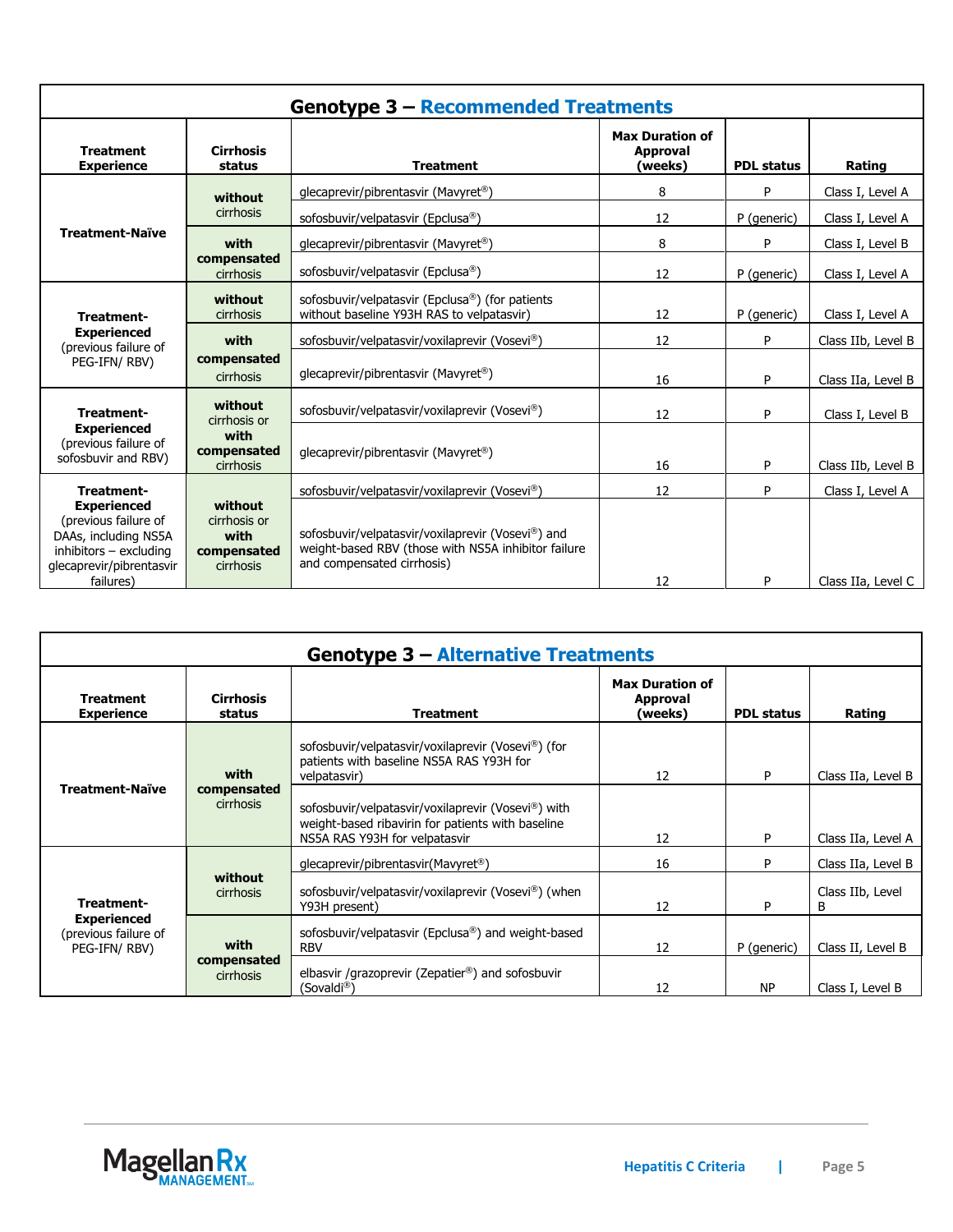| <b>Genotype 4 - Recommended Treatments</b>                                                                                               |                                                             |                                                                                                                                     |    |                   |                    |  |  |  |  |
|------------------------------------------------------------------------------------------------------------------------------------------|-------------------------------------------------------------|-------------------------------------------------------------------------------------------------------------------------------------|----|-------------------|--------------------|--|--|--|--|
| <b>Treatment</b><br><b>Experience</b>                                                                                                    | <b>Cirrhosis</b><br>status                                  | <b>Max Duration of</b><br><b>Approval</b><br><b>Treatment</b>                                                                       |    | <b>PDL status</b> | Rating             |  |  |  |  |
|                                                                                                                                          |                                                             | glecaprevir/pibrentasvir (Mavyret®)                                                                                                 | 8  | P                 | Class I, Level A   |  |  |  |  |
|                                                                                                                                          | without                                                     | sofosbuvir/velpatasvir (Epclusa®)                                                                                                   | 12 | P (generic)       | Class I, Level A   |  |  |  |  |
|                                                                                                                                          | cirrhosis                                                   | elbasvir/grazoprevir (Zepatier®)                                                                                                    | 12 | <b>NP</b>         | Class I, Level B   |  |  |  |  |
| Treatment-Naïve                                                                                                                          |                                                             | ledipasvir/sofosbuvir (Harvoni®)                                                                                                    | 12 | P (generic)       | Class I, Level A   |  |  |  |  |
|                                                                                                                                          |                                                             | sofosbuvir/velpatasvir (Epclusa®)                                                                                                   | 12 | P (generic)       | Class I, Level A   |  |  |  |  |
|                                                                                                                                          | with                                                        | glecaprevir/pibrentasvir (Mavyret®)                                                                                                 | 8  | P                 | Class I, Level B   |  |  |  |  |
|                                                                                                                                          | compensated<br>cirrhosis                                    | elbasvir/grazoprevir (Zepatier®)                                                                                                    | 12 | <b>NP</b>         | Class IIa, Level B |  |  |  |  |
|                                                                                                                                          |                                                             | ledipasvir/sofosbuvir (Harvoni®)                                                                                                    | 12 | P (generic)       | Class IIa, Level B |  |  |  |  |
|                                                                                                                                          | without<br>cirrhosis                                        | sofosbuvir/velpatasvir (Epclusa®)                                                                                                   | 12 | P (generic)       | Class I, Level A   |  |  |  |  |
|                                                                                                                                          |                                                             | glecaprevir/pibrentasvir (Mavyret®)                                                                                                 | 8  | P                 | Class I, Level B   |  |  |  |  |
|                                                                                                                                          |                                                             | elbasvir/grazoprevir (Zepatier®) (for patients who<br>experienced virologic relapse after prior<br>peginterferon/ribavirin therapy) | 12 | <b>NP</b>         | Class IIa, Level B |  |  |  |  |
| Treatment-Experienced<br>(previous failure of                                                                                            |                                                             | ledipasvir/sofosbuvir (Harvoni®)                                                                                                    | 12 | P (generic)       | Class IIa, Level B |  |  |  |  |
| PEG-IFN/RBV)                                                                                                                             |                                                             | sofosbuvir/velpatasvir (Epclusa®)                                                                                                   | 12 | P (generic)       | Class I, Level A   |  |  |  |  |
|                                                                                                                                          | with<br>compensated<br>cirrhosis                            | elbasvir/grazoprevir (Zepatier®) (for patients who<br>experienced virologic relapse after prior<br>peginterferon/ribavirin therapy) | 12 | <b>NP</b>         | Class IIa, Level B |  |  |  |  |
|                                                                                                                                          |                                                             | glecaprevir/pibrentasvir (Mavyret®)                                                                                                 | 12 | P                 | Class IIa, Level B |  |  |  |  |
| Treatment-Experienced<br>(previous failure of<br>DAAs, including NS5A<br>inhibitors - excluding<br>glecaprevir/pibrentasvir<br>failures) | without<br>cirrhosis or<br>with<br>compensated<br>cirrhosis | sofosbuvir/velpatasvir/voxilaprevir (Vosevi®)                                                                                       | 12 | P                 | Class I. Level A   |  |  |  |  |

| <b>Genotype 4 - Alternative Treatments</b>                    |                                  |                                                                |                                               |                   |                    |  |  |  |  |  |
|---------------------------------------------------------------|----------------------------------|----------------------------------------------------------------|-----------------------------------------------|-------------------|--------------------|--|--|--|--|--|
| <b>Treatment</b><br><b>Experience</b>                         | <b>Cirrhosis</b><br>status       | Treatment                                                      | <b>Max Duration of</b><br>Approval<br>(weeks) | <b>PDL status</b> | Rating             |  |  |  |  |  |
| Treatment-Experienced<br>(previous failure of<br>PEG-IFN/RBV) | with<br>compensated<br>cirrhosis | ledipasvir/sofosbuvir(Harvoni®) and weight-based<br><b>RBV</b> | 12                                            | P (generic)       | Class IIa, Level B |  |  |  |  |  |

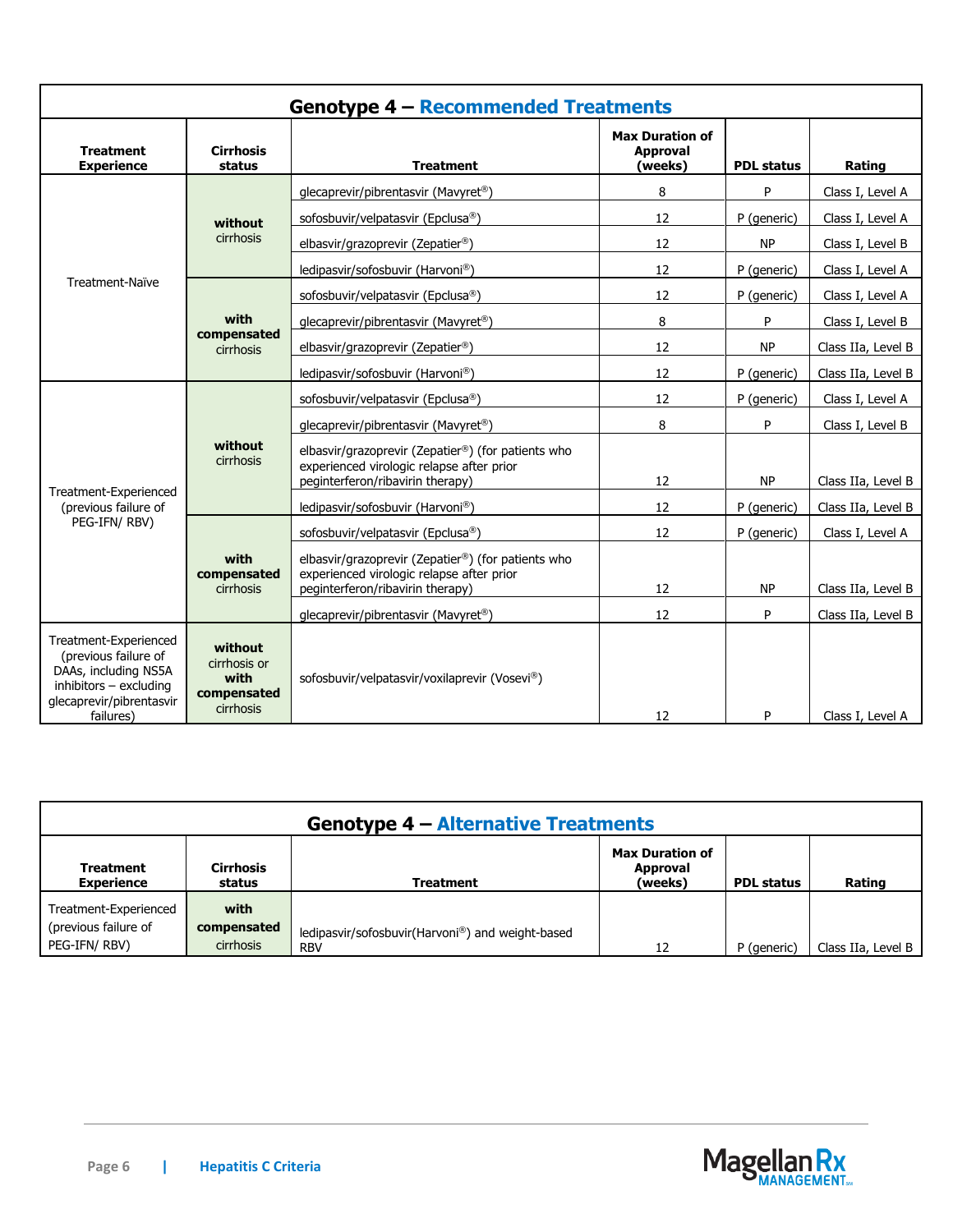| Genotype 5/6 - Recommended Treatments                                                                                                    |                                                                    |                                                  |                                                      |                   |                    |  |  |  |  |
|------------------------------------------------------------------------------------------------------------------------------------------|--------------------------------------------------------------------|--------------------------------------------------|------------------------------------------------------|-------------------|--------------------|--|--|--|--|
| <b>Treatment</b><br><b>Experience</b>                                                                                                    | <b>Cirrhosis</b><br>status                                         | <b>Treatment</b>                                 | <b>Max Duration of</b><br><b>Approval</b><br>(weeks) | <b>PDL status</b> | Rating             |  |  |  |  |
|                                                                                                                                          |                                                                    | glecaprevir/pibrentasvir (Mavyret <sup>®</sup> ) | 8                                                    | P                 | Class I, Level A   |  |  |  |  |
|                                                                                                                                          | without<br>cirrhosis                                               | sofosbuvir/velpatasvir (Epclusa®)                | 12                                                   | P (generic)       | Class I, Level B   |  |  |  |  |
|                                                                                                                                          |                                                                    | ledipasvir/sofosbuvir (Harvoni®)                 | 12                                                   | P (generic)       | Class IIa, Level B |  |  |  |  |
| Treatment-Naïve                                                                                                                          |                                                                    | glecaprevir/pibrentasvir (Mavyret <sup>®</sup> ) | 8                                                    | P                 | Class I, Level A   |  |  |  |  |
|                                                                                                                                          | with<br>compensated<br>cirrhosis                                   | sofosbuvir/velpatasvir (Epclusa®)                | 12                                                   | P (generic)       | Class I, Level B   |  |  |  |  |
|                                                                                                                                          |                                                                    | ledipasvir/sofosbuvir (Harvoni®)                 | 12                                                   | P (generic)       | Class IIa, Level B |  |  |  |  |
|                                                                                                                                          | without<br>cirrhosis                                               | glecaprevir/pibrentasvir (Mavyret®)              | 8                                                    | P                 | Class IIa, Level B |  |  |  |  |
|                                                                                                                                          |                                                                    | sofosbuvir/velpatasvir (Epclusa®)                | 12                                                   | P (generic)       | Class IIa, Level B |  |  |  |  |
| Treatment-Experienced                                                                                                                    |                                                                    | ledipasvir/sofosbuvir (Harvoni®)                 | 12                                                   | P (generic)       | Class IIa, Level B |  |  |  |  |
| (previous failure of<br>PEG-IFN/RBV)                                                                                                     | with                                                               | glecaprevir/pibrentasvir (Mavyret <sup>®</sup> ) | 12                                                   | P                 | Class I, Level B   |  |  |  |  |
|                                                                                                                                          | compensated                                                        | sofosbuvir/velpatasvir (Epclusa®)                | 12                                                   | P (generic)       | Class IIa, Level B |  |  |  |  |
|                                                                                                                                          | cirrhosis                                                          | ledipasvir/sofosbuvir (Harvoni®)                 | 12                                                   | P (generic)       | Class IIa, Level B |  |  |  |  |
| Treatment-Experienced<br>(previous failure of<br>DAAs, including NS5A<br>inhibitors - excluding<br>glecaprevir/pibrentasvir<br>failures) | without<br>cirrhosis or<br>with<br>compensated<br><b>cirrhosis</b> | sofosbuvir/velpatasvir/voxilaprevir (Vosevi®)    | 12                                                   | P                 | Class IIa, Level B |  |  |  |  |

## **Grading System Used to Rate the Level of the Evidence and Strength of the Recommendation for Each Recommendation Classification**

- **Class I** Conditions for which there is evidence and/or general agreement that a given diagnostic evaluation, procedure, or treatment is beneficial, useful, and effective
- Class  $II$  Conditions for which there is conflicting evidence and/or a divergence of opinion about the usefulness and efficacy of a diagnostic evaluation, procedure, or treatment
- Class IIa Weight of evidence and/or opinion is in favor of usefulness and efficacy
- Class IIb Usefulness and efficacy are less well established by evidence and/or opinion
- Class III Conditions for which there is evidence and/or general agreement that a diagnostic evaluation, procedure, or treatment is not useful and effective or if it in some cases may be harmful

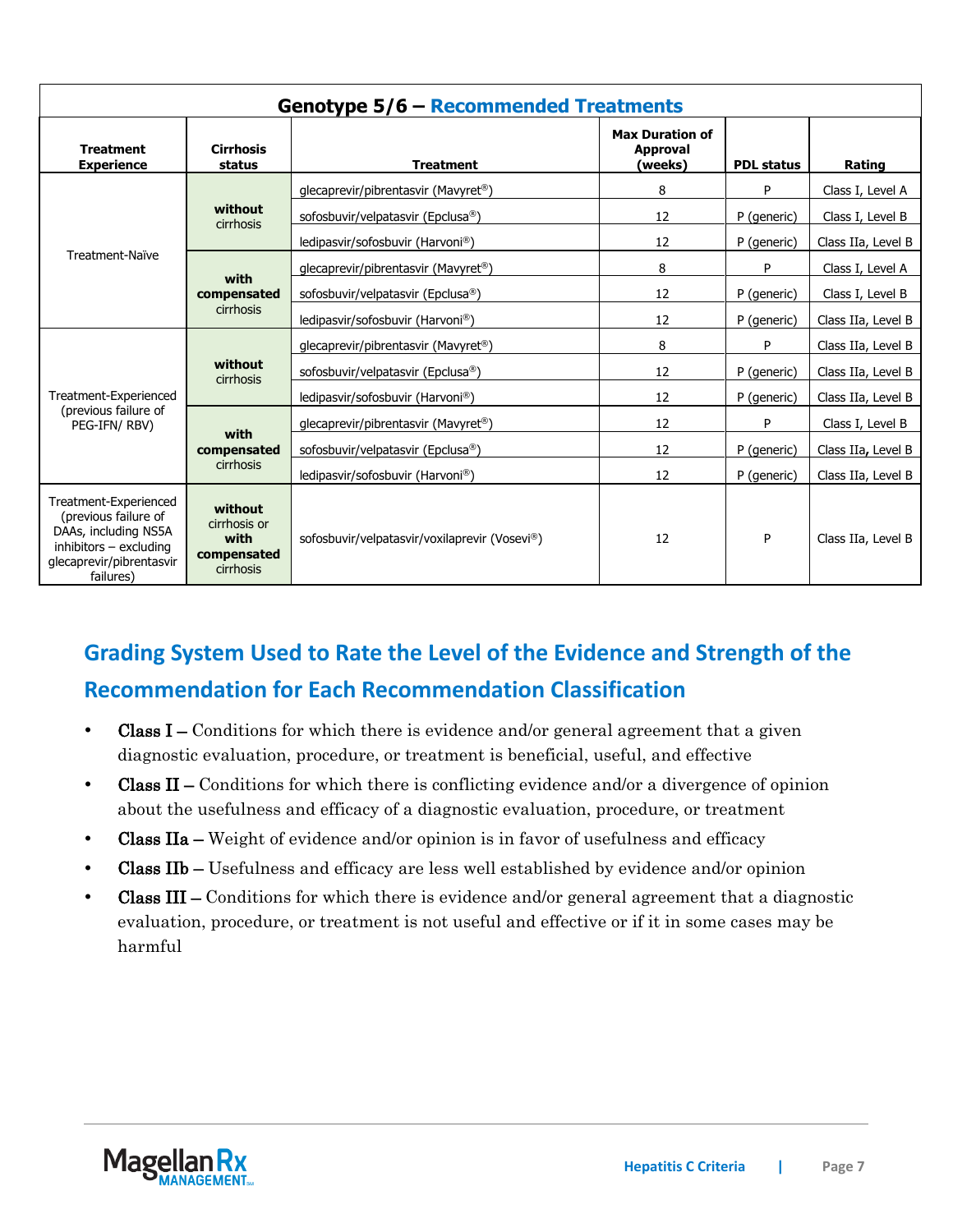#### **Level of Evidence**

- Level A Data derived from multiple randomized clinical trials, meta-analyses, or equivalent
- Level B Data derived from a single randomized trial, nonrandomized studies, or equivalent
- Level C Consensus opinion of experts, case studies, or standard of care

Patients with hepatocellular carcinoma awaiting liver transplant, administer Sovaldi® in combination with ribavirin for up to 48 weeks or until the time of liver transplantation, whichever occurs first, to prevent post-transplant HCV re-infection.

### **Criteria for Denial**

#### DI = Drug Interaction

| Do not approve if<br>concomitant use with the<br>following meds or<br>conditions   | Epclusa <sup>®</sup><br>(sofosbuvir/<br>velpatasvir) | Harvoni <sup>®</sup><br>(ledipasvir/<br>sofosbuvir) | <b>Mayyret<sup>®</sup></b><br>(glecaprevir/<br>pibrentasvir | <b>Sovaldi®</b><br>(sofosbuvir)           | Vosevi®<br>(sofosbuvir/<br>velpatasvir/<br>voxilaprevir) | Zepatier <sup>®</sup><br>(elbasvir/<br>grazoprevir) |
|------------------------------------------------------------------------------------|------------------------------------------------------|-----------------------------------------------------|-------------------------------------------------------------|-------------------------------------------|----------------------------------------------------------|-----------------------------------------------------|
| Carbamazepine, phenytoin,<br>phenobarbital,<br>oxcarbazepine                       | $\mathbf x$                                          | X                                                   | $\boldsymbol{x}$<br>(carbamazepine,<br>phenytoin only)      | X                                         | $\boldsymbol{x}$                                         | X                                                   |
| rifabutin, rifampin,<br>rifapentine                                                | $\boldsymbol{x}$                                     | X                                                   | $\boldsymbol{x}$<br>(rifampin only)                         | X                                         | X                                                        | $\mathbf x$<br>(rifampin only)                      |
| tipranavir/ritonavir,<br>cobicistat/elvitegravir/<br>emtricitabine/tenofovir       | $\boldsymbol{x}$                                     | X                                                   |                                                             | $\mathbf x$<br>(tipranavir/<br>ritonavir) | $\boldsymbol{\mathsf{x}}$<br>(tipranavir/<br>ritonavir)  | X                                                   |
| St John's wort                                                                     |                                                      | X                                                   | $\boldsymbol{\mathsf{x}}$                                   | X                                         | X                                                        | $\mathbf x$                                         |
| Rosuvastatin                                                                       |                                                      | X                                                   |                                                             |                                           | X                                                        |                                                     |
| hepatitis C protease<br>inhibitor (PI) or PI-<br>containing combination<br>product |                                                      | X                                                   |                                                             | X                                         |                                                          | $\pmb{\mathsf{x}}$                                  |
| Alfuzosin                                                                          |                                                      | X                                                   |                                                             |                                           |                                                          |                                                     |
| pimozide, efavirenz                                                                | $\boldsymbol{\mathsf{x}}$<br>(efavirenz<br>only)     |                                                     | $\boldsymbol{x}$<br>(efavirenz only)                        |                                           | $\boldsymbol{x}$<br>(efavirenz only)                     | X<br>(efavirenz only)                               |
| darunavir/ritonavir,<br>lopinavir/ritonavir,<br>rilpivirine                        |                                                      |                                                     | X<br>(darunavir,<br>lopinavir,<br>ritonavir only)           |                                           | $\boldsymbol{x}$<br>(lopinavir)                          | $\pmb{\mathsf{X}}$                                  |
| amiodarone                                                                         | $\boldsymbol{\mathsf{x}}$                            | $\boldsymbol{x}$                                    |                                                             | $\mathsf{x}$                              | $\mathbf{x}$                                             |                                                     |
| cyclosporine                                                                       |                                                      |                                                     |                                                             |                                           | $\boldsymbol{x}$                                         | $\mathbf x$                                         |

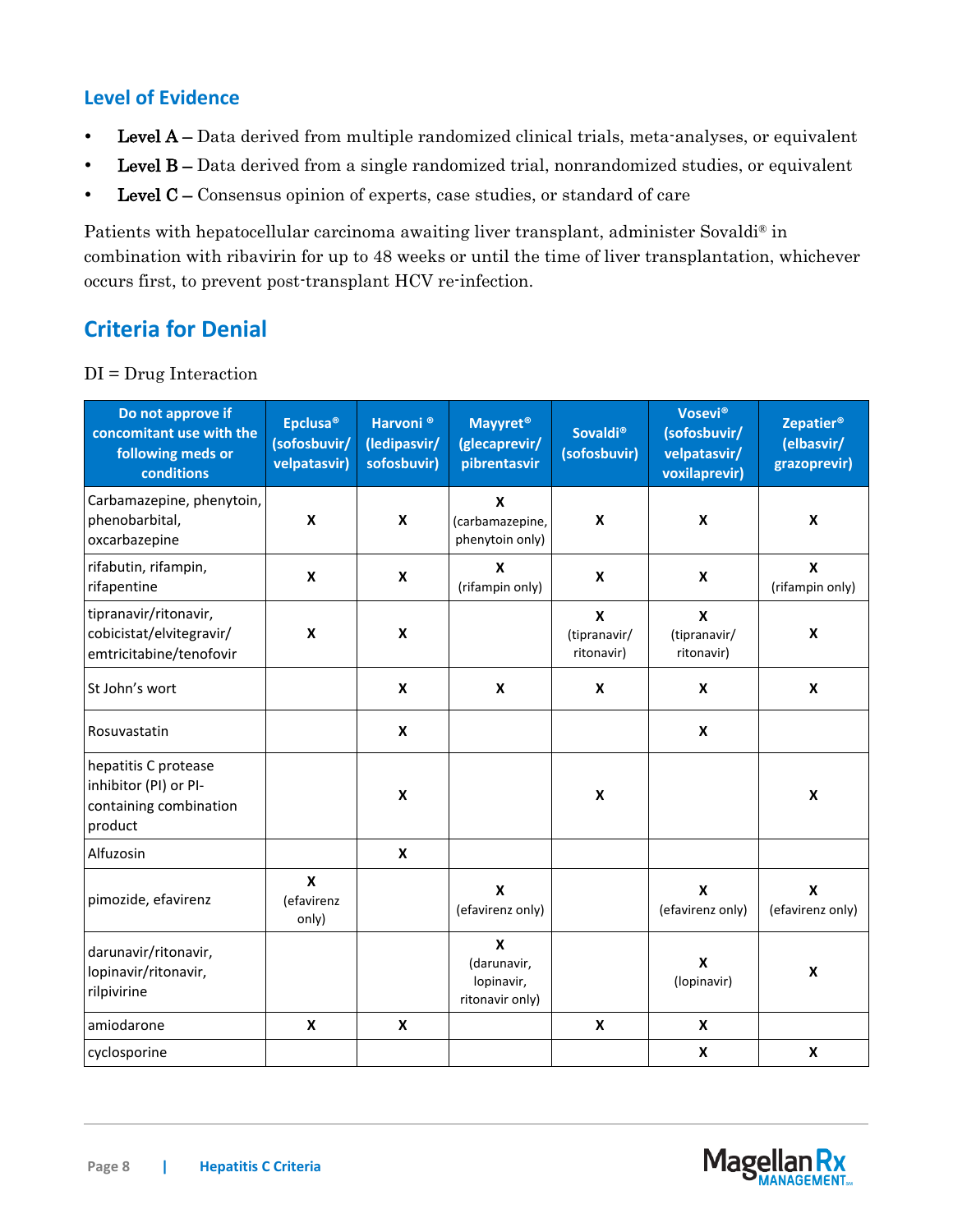| Do not approve if<br>concomitant use with the<br>following meds or<br><b>conditions</b>                                                           | Epclusa <sup>®</sup><br>(sofosbuvir/<br>velpatasvir) | Harvoni <sup>®</sup><br>(ledipasvir/<br>sofosbuvir) | <b>Mayyret<sup>®</sup></b><br>(glecaprevir/<br>pibrentasvir | <b>Sovaldi®</b><br>(sofosbuvir) | Vosevi <sup>®</sup><br>(sofosbuvir/<br>velpatasvir/<br>voxilaprevir) | <b>Zepatier<sup>®</sup></b><br>(elbasvir/<br>grazoprevir) |
|---------------------------------------------------------------------------------------------------------------------------------------------------|------------------------------------------------------|-----------------------------------------------------|-------------------------------------------------------------|---------------------------------|----------------------------------------------------------------------|-----------------------------------------------------------|
| Atazanavir,<br>atazanavir/ritonavir,<br>lopinavir/ritonavir,<br>rilpivirine                                                                       |                                                      |                                                     | X<br>(atazanavir only)                                      |                                 | X<br>(no DI with<br>rilpivirine)                                     | X<br>(no DI with<br>rilpivirine)                          |
| Combination with ribavirin<br>in women who are<br>pregnant or may become<br>pregnant or men whose<br>female partners are<br>pregnant              |                                                      |                                                     |                                                             | $\pmb{\times}$                  |                                                                      |                                                           |
| topotecan                                                                                                                                         | X                                                    |                                                     |                                                             |                                 | X                                                                    |                                                           |
| Patients with severe<br>hepatic impairment (Child-<br>Pugh C)                                                                                     |                                                      |                                                     | $\boldsymbol{\mathsf{x}}$                                   |                                 |                                                                      | $\boldsymbol{\mathsf{x}}$                                 |
| Decompensated cirrhosis<br>(which is defined as a<br>Child-Pugh score greater<br>than 6 [class B or C])                                           |                                                      |                                                     |                                                             | X                               | X                                                                    | X                                                         |
| Severe renal impairment<br>(eGFR <<br>30 mL/min/1.73 m <sup>2</sup> )<br><b>OR</b><br>End-stage renal disease<br>(ESRD) requiring<br>hemodialysis |                                                      | X                                                   | $\boldsymbol{\mathsf{x}}$                                   | X                               |                                                                      |                                                           |
| Received liver transplant                                                                                                                         | $\mathbf x$                                          |                                                     |                                                             | X                               |                                                                      |                                                           |

### **Additional Criteria for Consideration**

- 1. Do not approve outside of FDA-indicated genotype.
- 2. Non-preferred drugs on the Preferred Drug List (PDL) require additional prior authorization (PA).
- 3. Confirmation if patient will be on concurrent proton pump inhibitor.
- 4. Confirmation if patient will be screened for substance use or alcohol use during therapy.

### **References**

Available upon request.